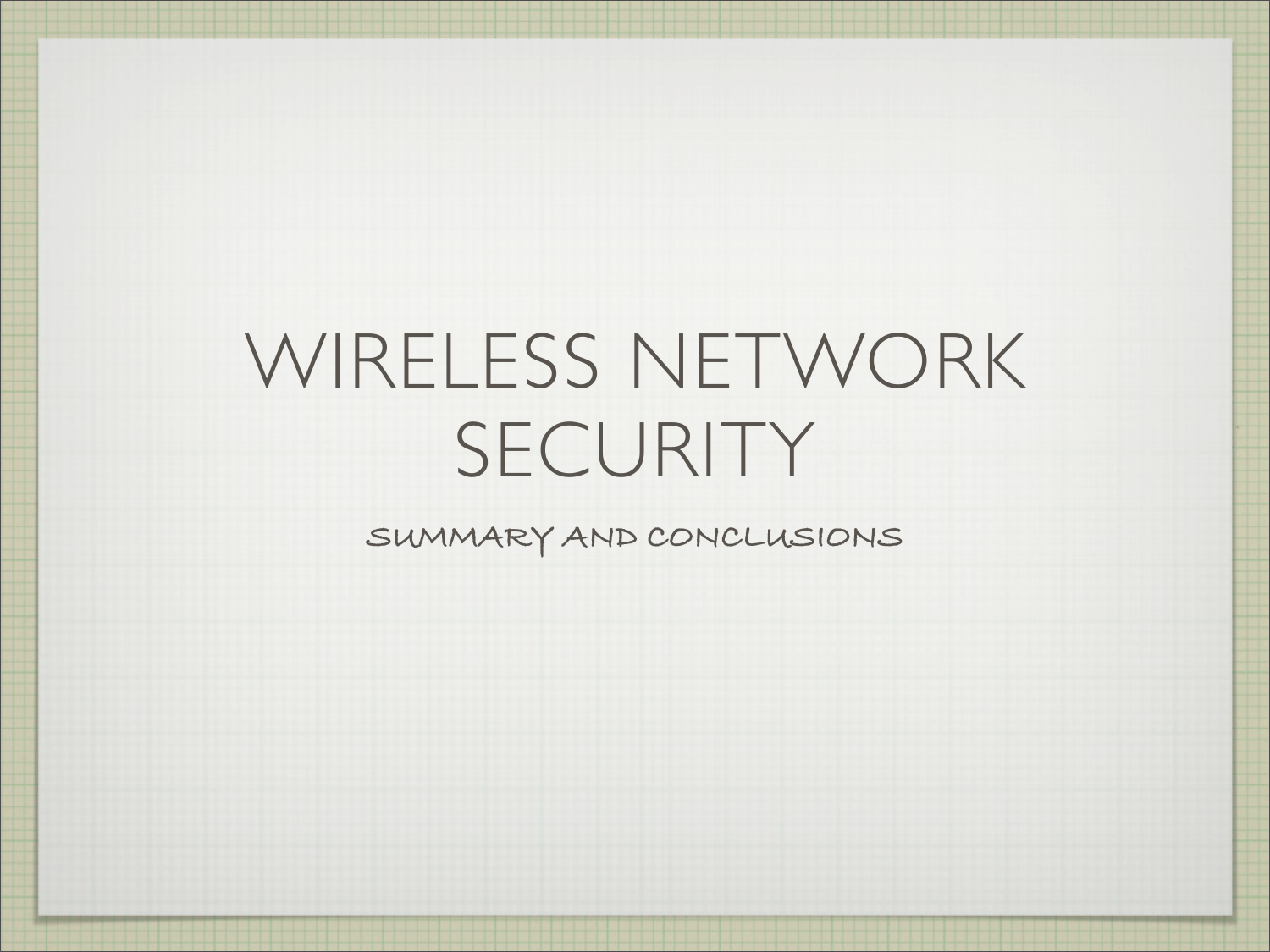| AGENDA                                        |                           |
|-----------------------------------------------|---------------------------|
|                                               |                           |
| $\Box$ REVEIW                                 |                           |
| <b>I RECOMMENDATIONS</b><br><b>I COMMENTS</b> |                           |
| SUMMARY AND CONCLUSIONS                       | WIRELESS NETWORK SECURITY |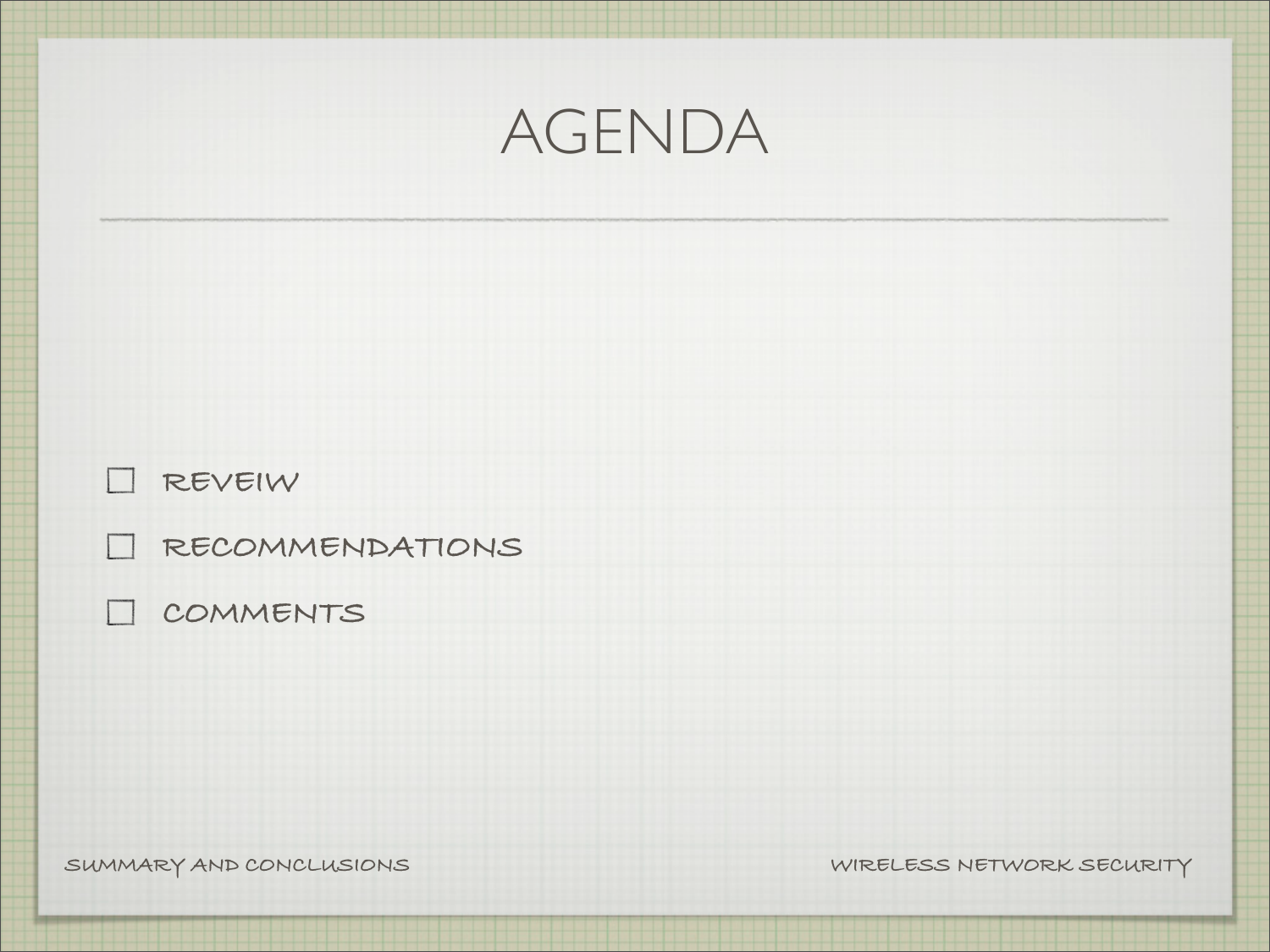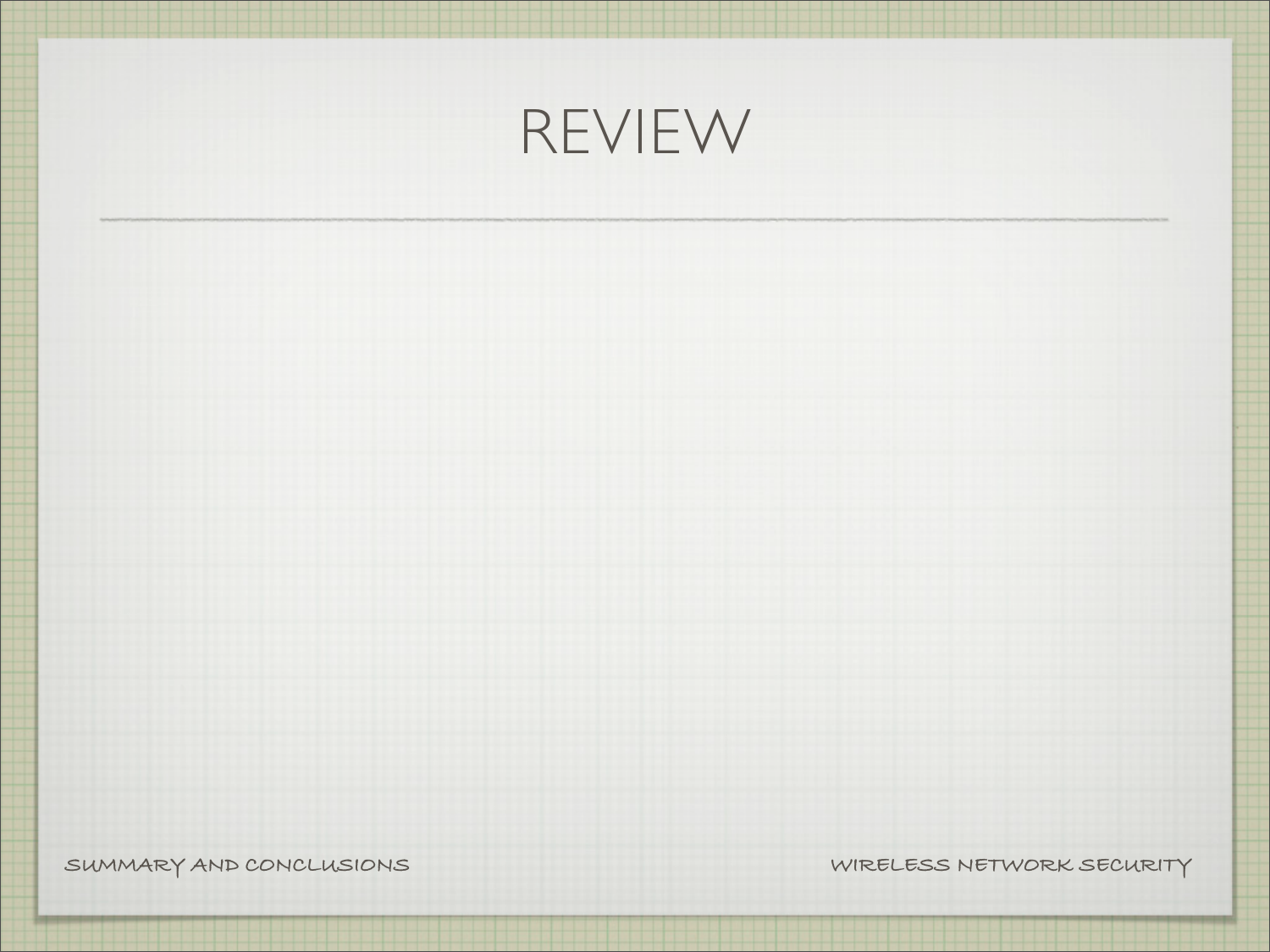

#### **WIRELESS**

**RADIO FREQUENCY SPECTRUM**

**PROPERTIES OF RADIO WAVES**

**802.11 STANDARDS, A/B/G, WIMAX**

**POINT-TO-POINT NETWORKS**

**MESH NETWORKS**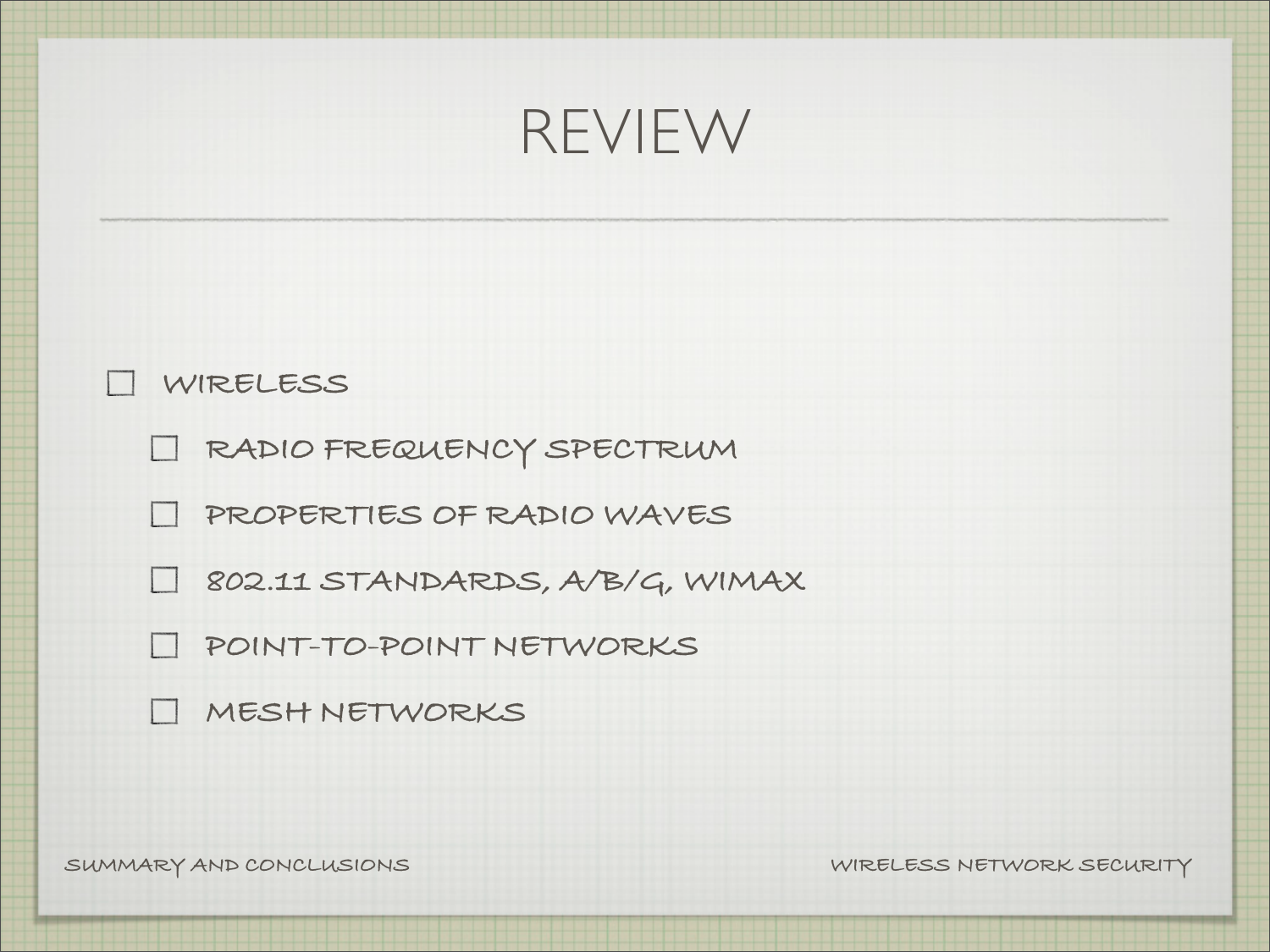#### REVIEW

**ACCESS POINTS TO BUILD WIRELESS NETWORKS**

**CONFIGURATION ACCESS POINTS**

**ESSID, MODE, CHANNELS, SNMP**

**ACCESS-POINT MODE V. "STATION"/CLIENT MODE**

**POWER SETTINGS**

**BRIDGING**

**WPA2 POINT-TO-POINT LINKS**

**UBIQUITI ACCESS POINTS**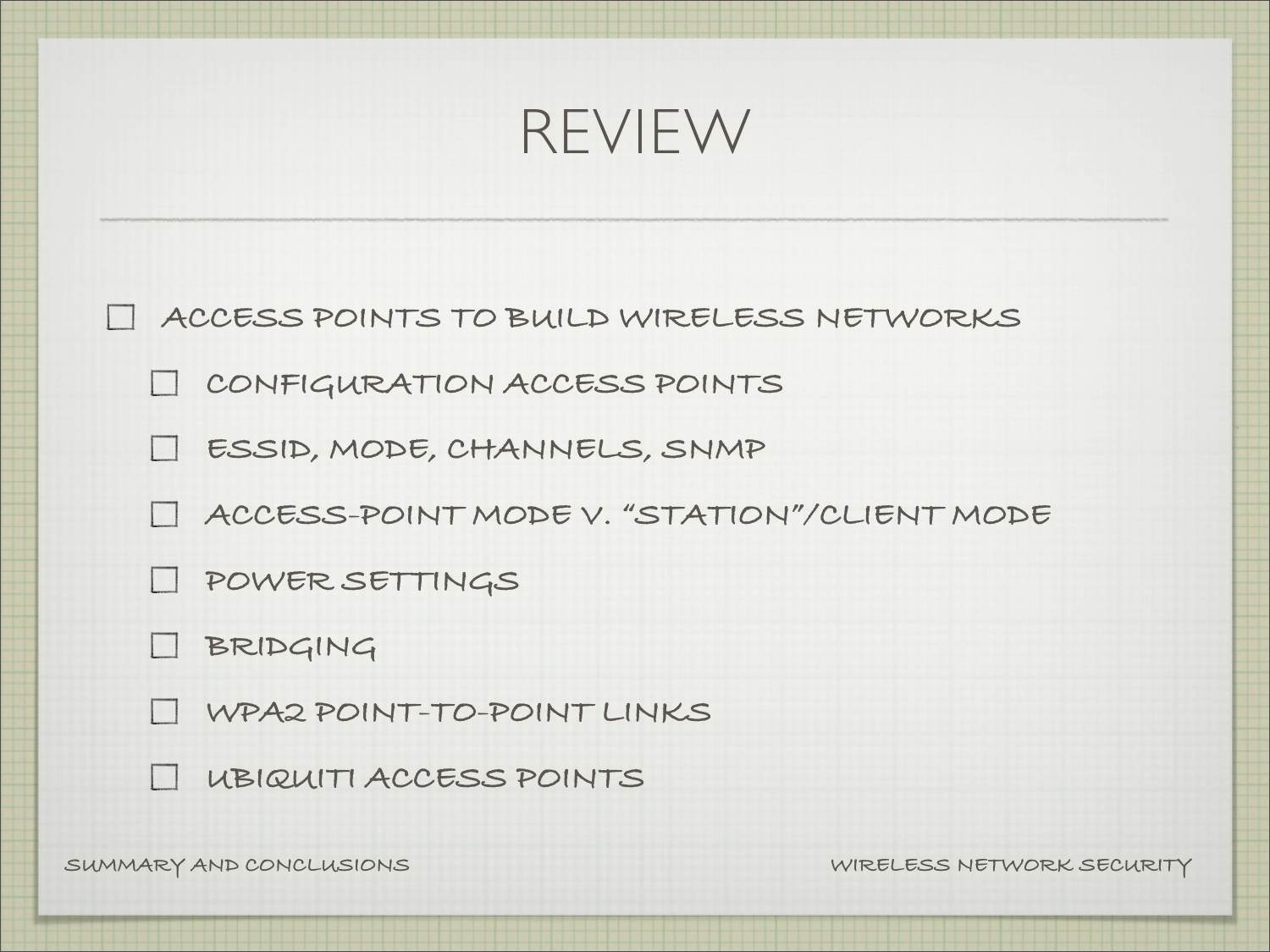

**EXTENDING WIRELESS NETWORKS**

**ADDING ADDITIONAL ACCESS POINTS**

**SITE DEPLOYMENT ISSUES**

**POWER/ENVIRONMENTAL CONCERNS**

**CAPTIVE PORTAL APPROACHES**

**USING M0N0WALL OR NOCAT TO SECURE A WIRELESS**   $\vert$ **NETWORK**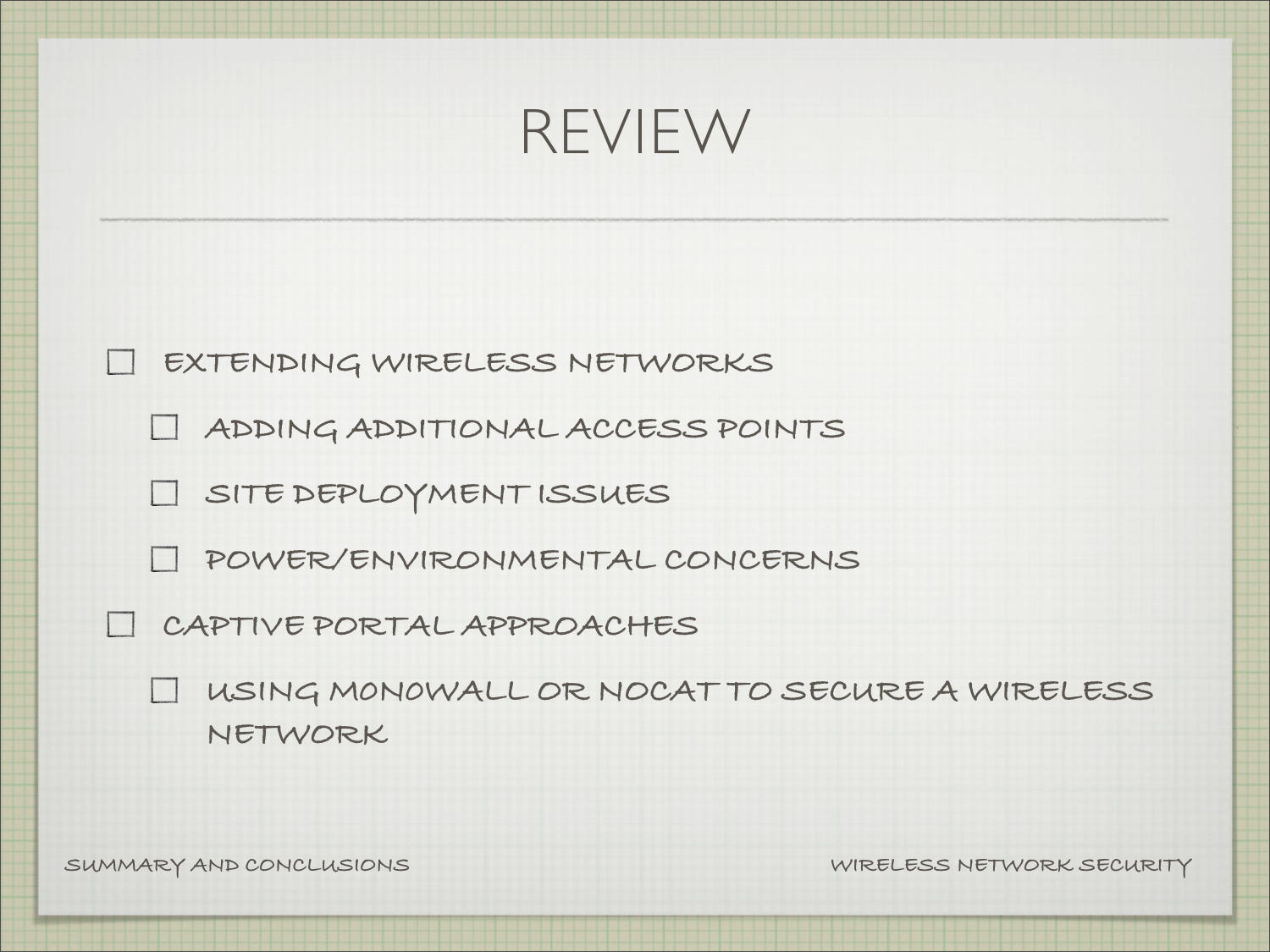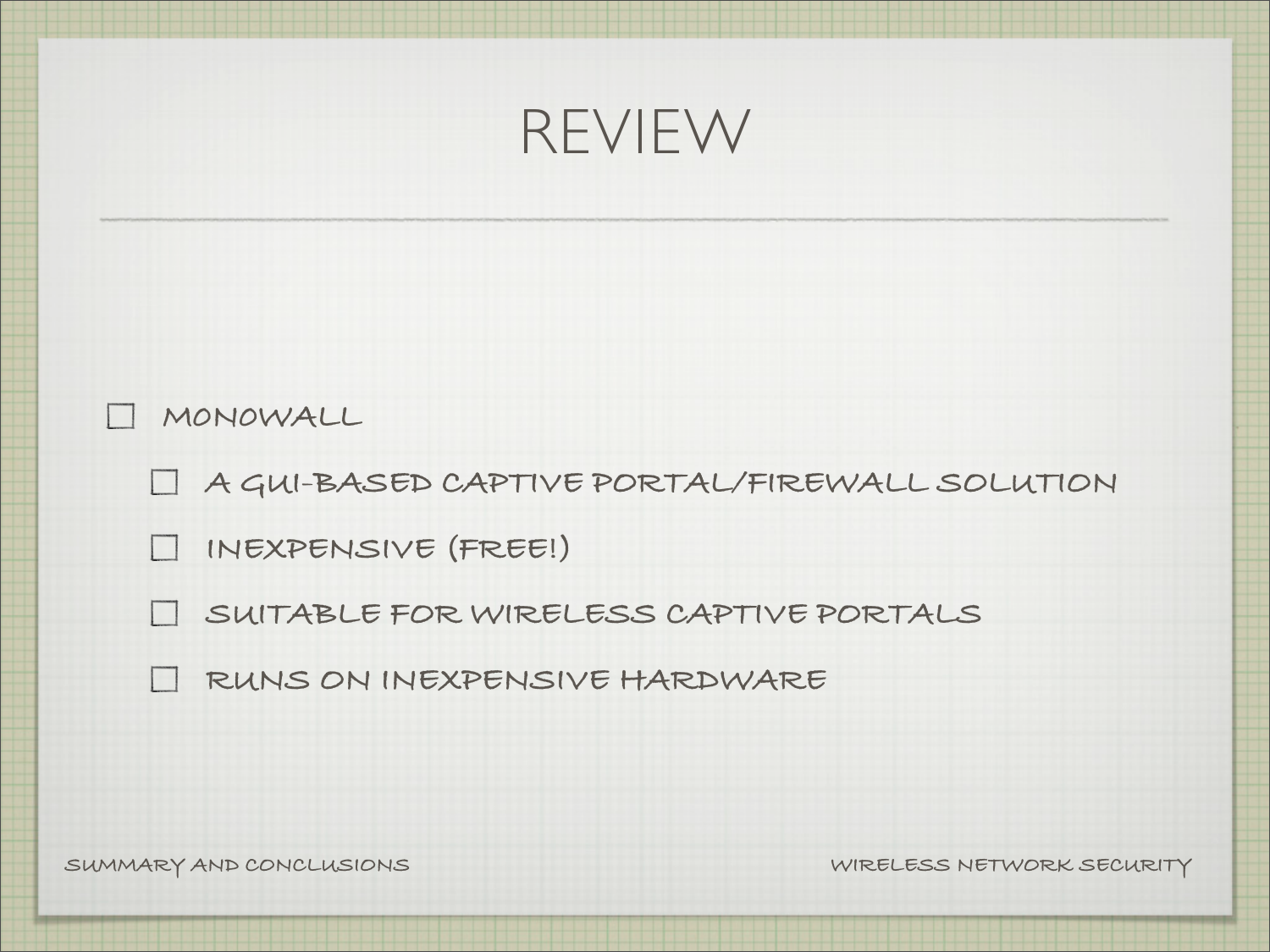



- **THE MAC LAYER, "LAYER2" IS SIMILAR IN BOTH**   $\Box$ **WIRED AND WIRELESS NETWORKS**
- **THERE IS NO SECURITY BUILT INTO THE ETHERNET**   $\begin{array}{c} \boxed{1} \end{array}$ **OR MAC LAYER**
- **BECAUSE OF THIS, ARP MECHANISMS ARE SUBJECT TO TAMPERING, POISONING, MASQUERADING ATTACKS**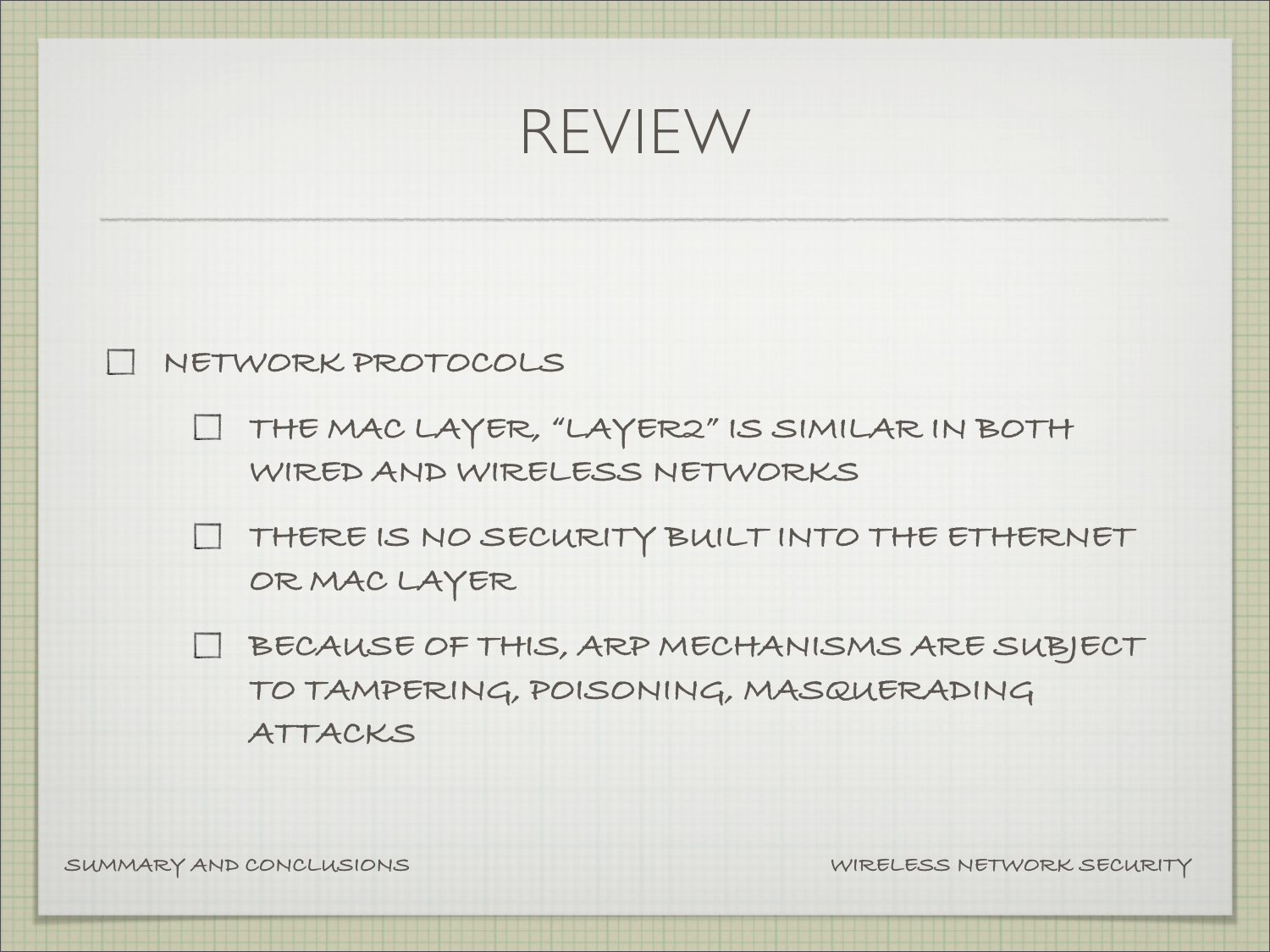#### REVIEW

**TCP/IP**

- **SIMILARLY, TCP/IP HAS NO SECURITY BUILT INTO THE PROTOCOLS**
- **BECAUSE OF THAT IP ADDRESSES ARE ALSO SUBJECT TO FORGERY. TCP/IP CAN ALSO BE TAMPERED WITH, ESPECIALLY FOR DENIAL OF SERVICE ATTACKS**
- **LEARNED UNIX TOOLS FOR NETWORK CONFIGURATION: IFCONFIG, NETSTAT, ARP, ARPING, PING, TRACEROUTE, MTR, TCPTRACEROUTE**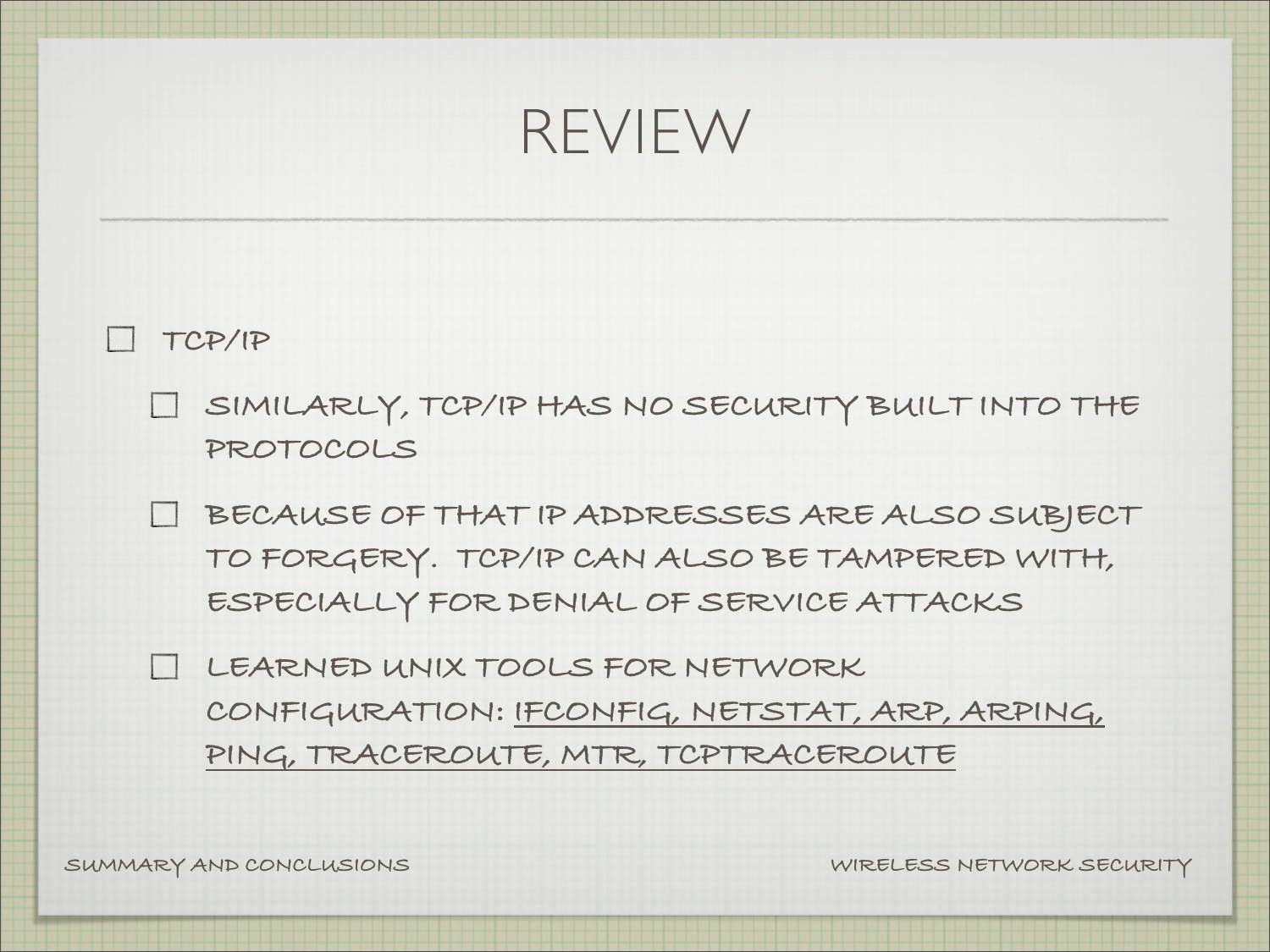

| BACKTRACK                                                             |
|-----------------------------------------------------------------------|
| LEARNED ABOUT LIVE-CD DISTRIBUTIONS                                   |
| LI LOTS OF TOOLS ON THE BACKTRACK LIVE-CD                             |
| I INSTALLING BACKTRCK ON USB                                          |
| U WIRELESS CONFIGURATION TOOLS: IFCONFIG,<br>IWCONFIG, IWLIST, DHCPCD |
|                                                                       |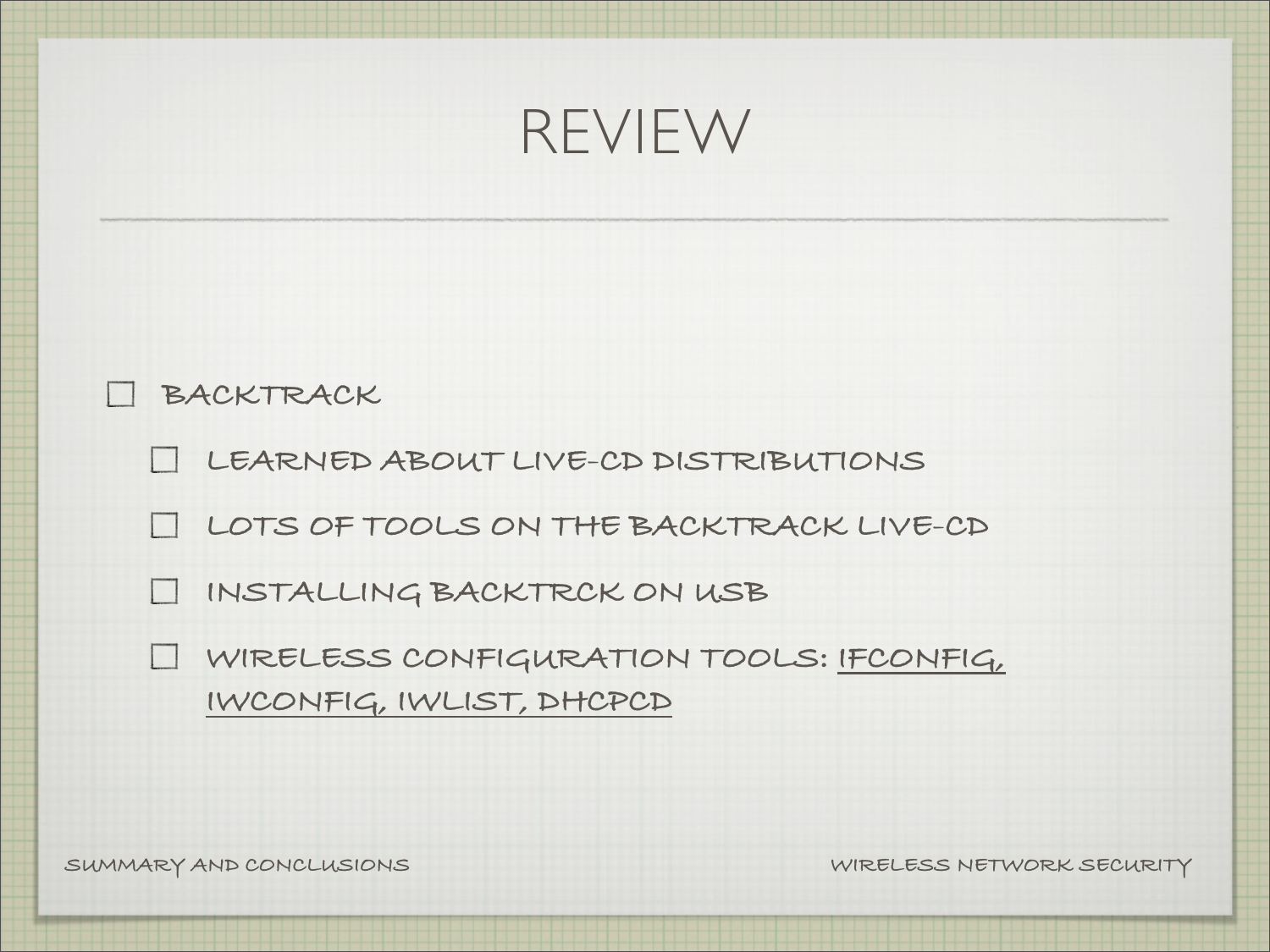



- **ADDING WIRELESS NETWORKS AND ADDITIONAL SECURITY SYSTEMS WILL REQUIRE NETWORK DESIGN**
- **THIS REQUIRES CAREFUL CONSIDERATION OF THE TOPOLOGY OF THE EXISTING NETWORK**
- **IT ALSO REQUIRES UNDERSTANDING WHAT THE GOAL IS FOR THE NEW DESIGN**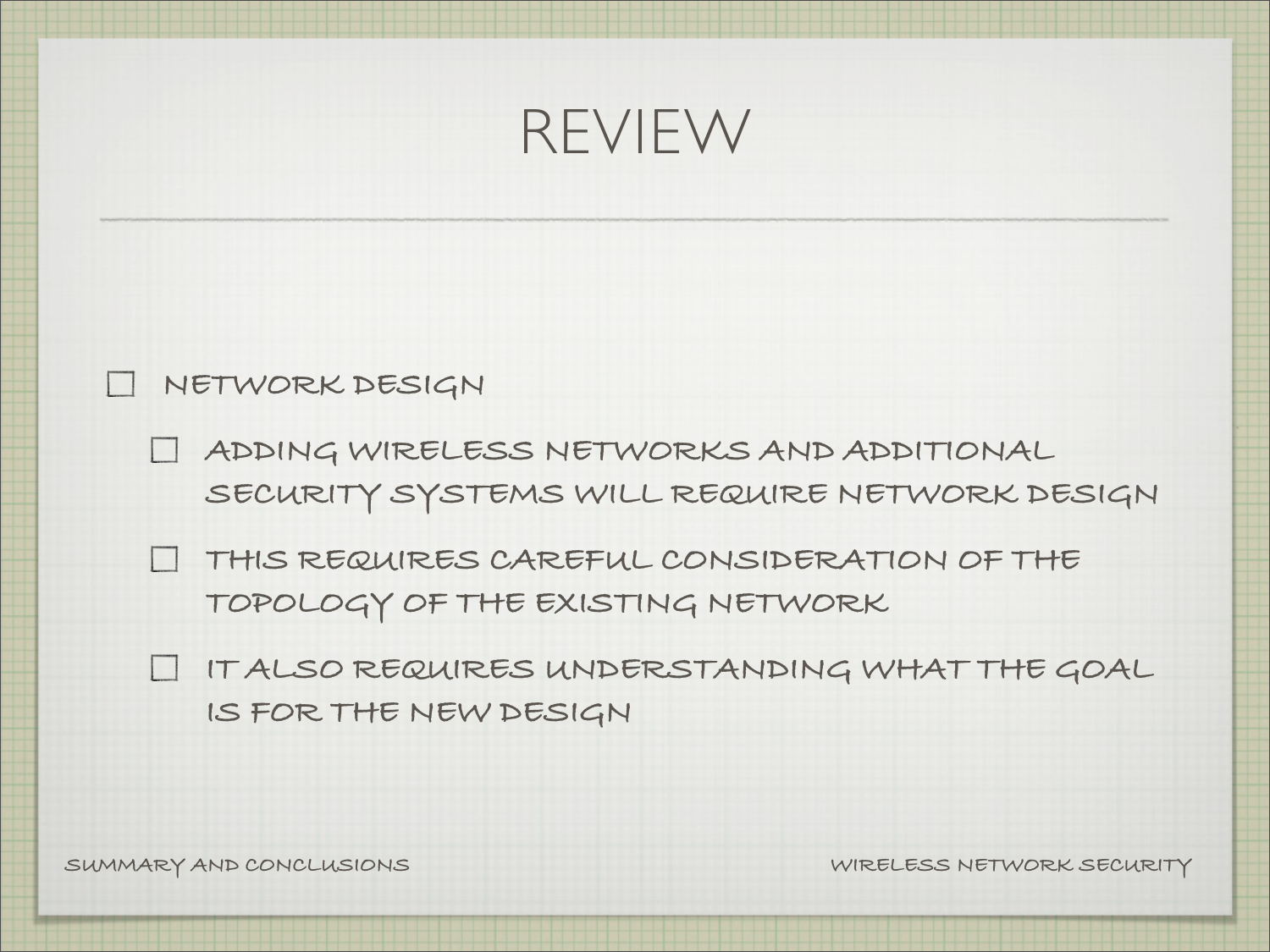#### REVIEW

**NETWORK DESIGN (CONTINUED)**

- **SECURITY "ZONES" CAN BE CREATED, OUTSIDE, IN A DMZ, OR INSIDE OF NETWORKS. EX: GUEST V. INTERNAL**
- **CAPTIVE PORTALS (AUTHENTICATION GATEWAYS) CAN BE USED TO CREATE THE EDGE OF A SECURITY ZONE**
- **ACCOUNT MANAGEMENT, AUTHENTICATION, AND ACCESS CONTROL ARE CRITICAL COMPONENTS IN A CAPTIVE PORTAL (AUTHENTICATION GATEWAY)**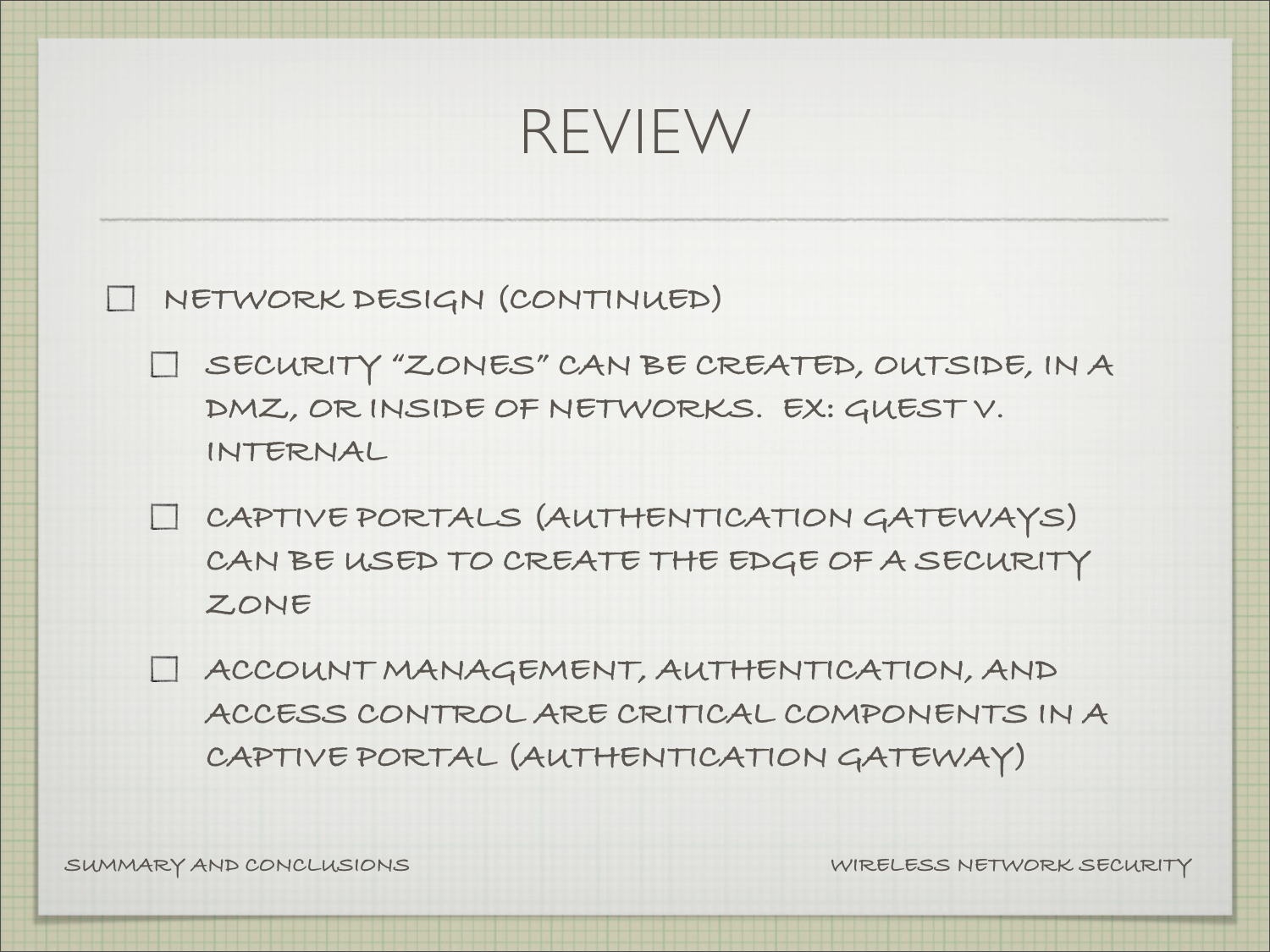

**WIRELESS SECURITY STANDARDS**

**OLDER WIRELESS ENCRYPTION STANDARDS HAVE NOT PERFORMED WELL**

**WEP IS CRACKABLE USING A NUMBER OF TOOLS**

- **WPA2 APPEARS TO BE THE BEST OF THE CURRENTLY AVAILABLE STANDARDS**
- **WPA2 MAY NOT BE SUPPORTED ON ALL OF YOUR CLIENT MACHINES**
- **A CERTIFICATE/PKI SYSTEM MAY PROVIDE ADDITIONAL SUPPORT FOR AN IMPLEMENTATION**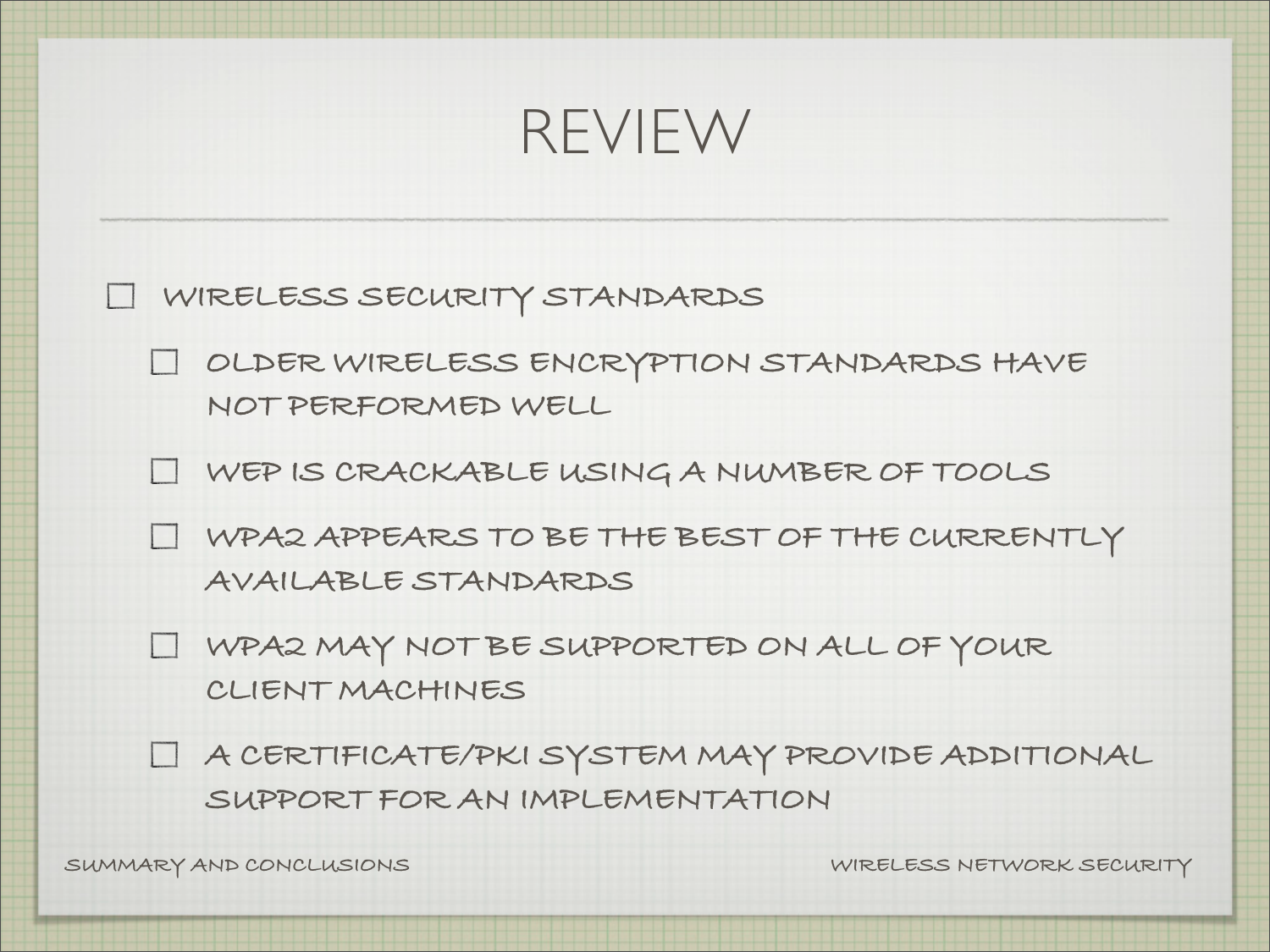



**A NUMBER OF FREE TOOLS ARE AVAILABLE**

**THESE CAN BE USED TO MONITOR THE CONDITION OF YOUR NETWORK**

**THEY CAN ALSO BE USED TO DO FORENSICS AFTER A BREAKIN HAS OCCURRED**

**FLOWTOOLS, WIRESHARK, AND NTOP ARE COMMONLY USED BY MANY NETWORK ENGINEERS**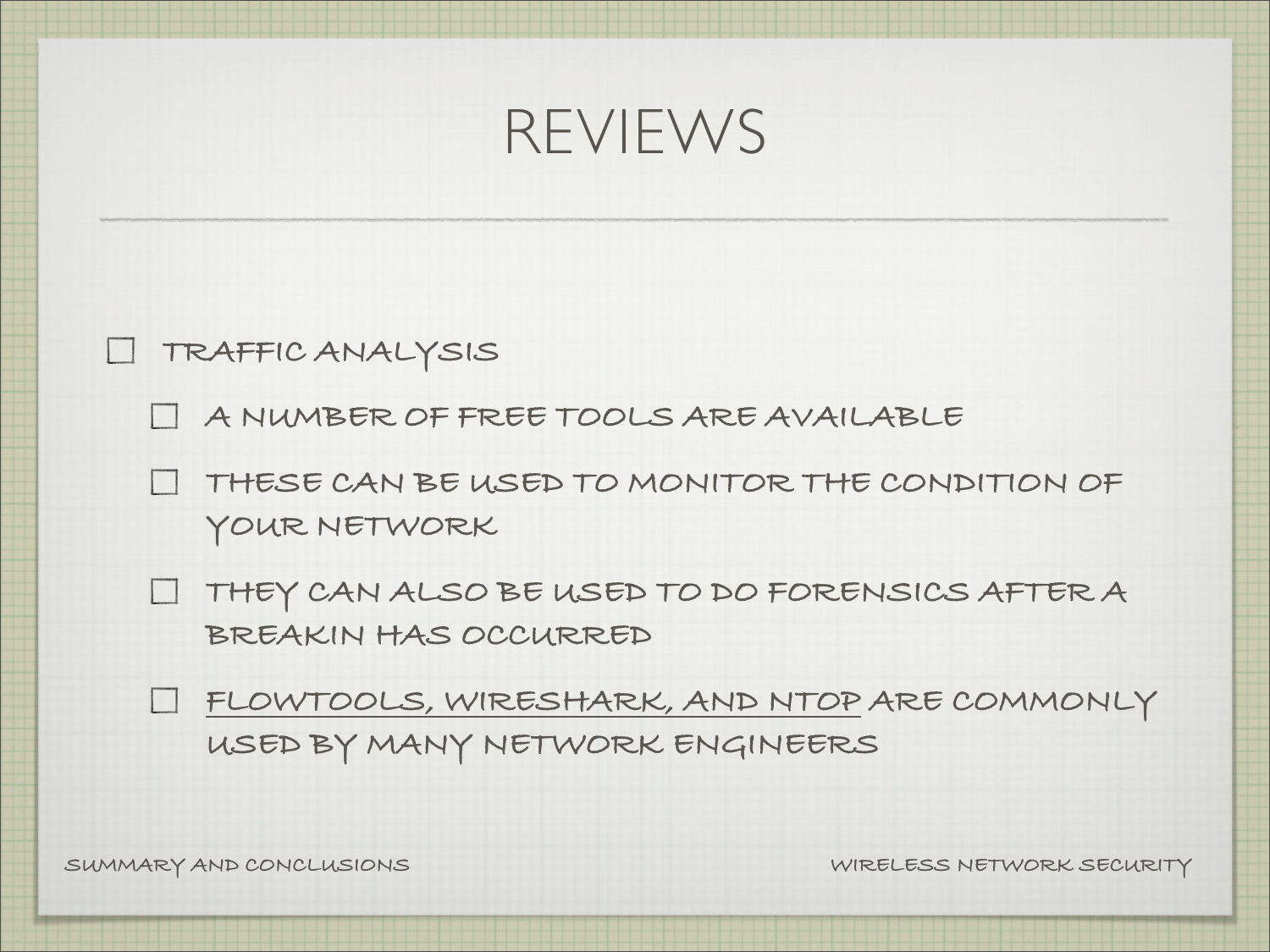



- **NETSTUMBLER CAN BE USED TO MAP OUT THE STATE OF THE WIRELESS NETWORK**
- **KISMET CAN BE USED TO ANALYZE THE WIRELESS TRAFFIC IN MORE DETAIL**
- **INEXPENSIVE SPECTRUM ANALYSIS TOOLS, SUCH AS WISPY, CAN BE USED TO ANALYZE RADIO ISSUES**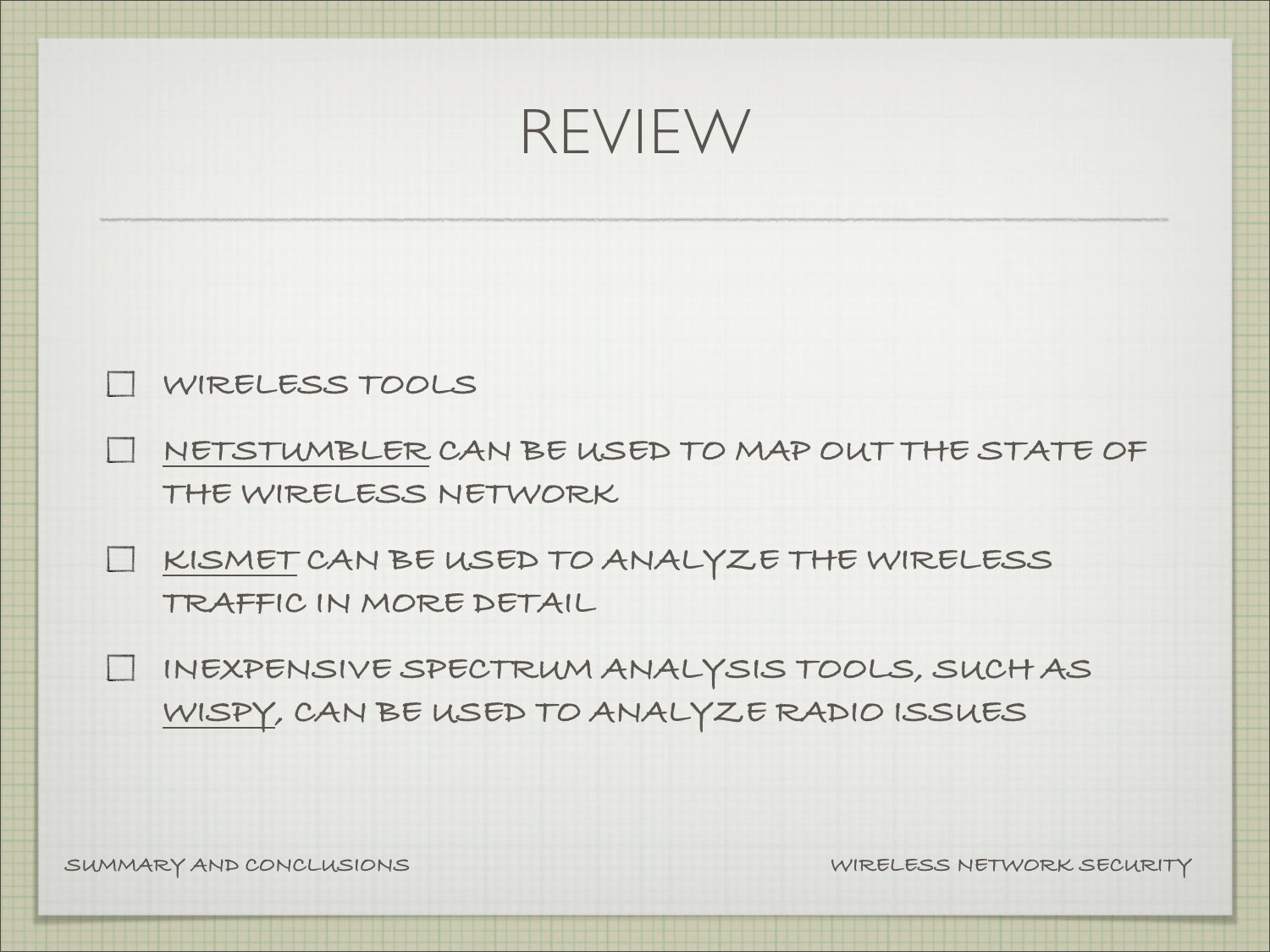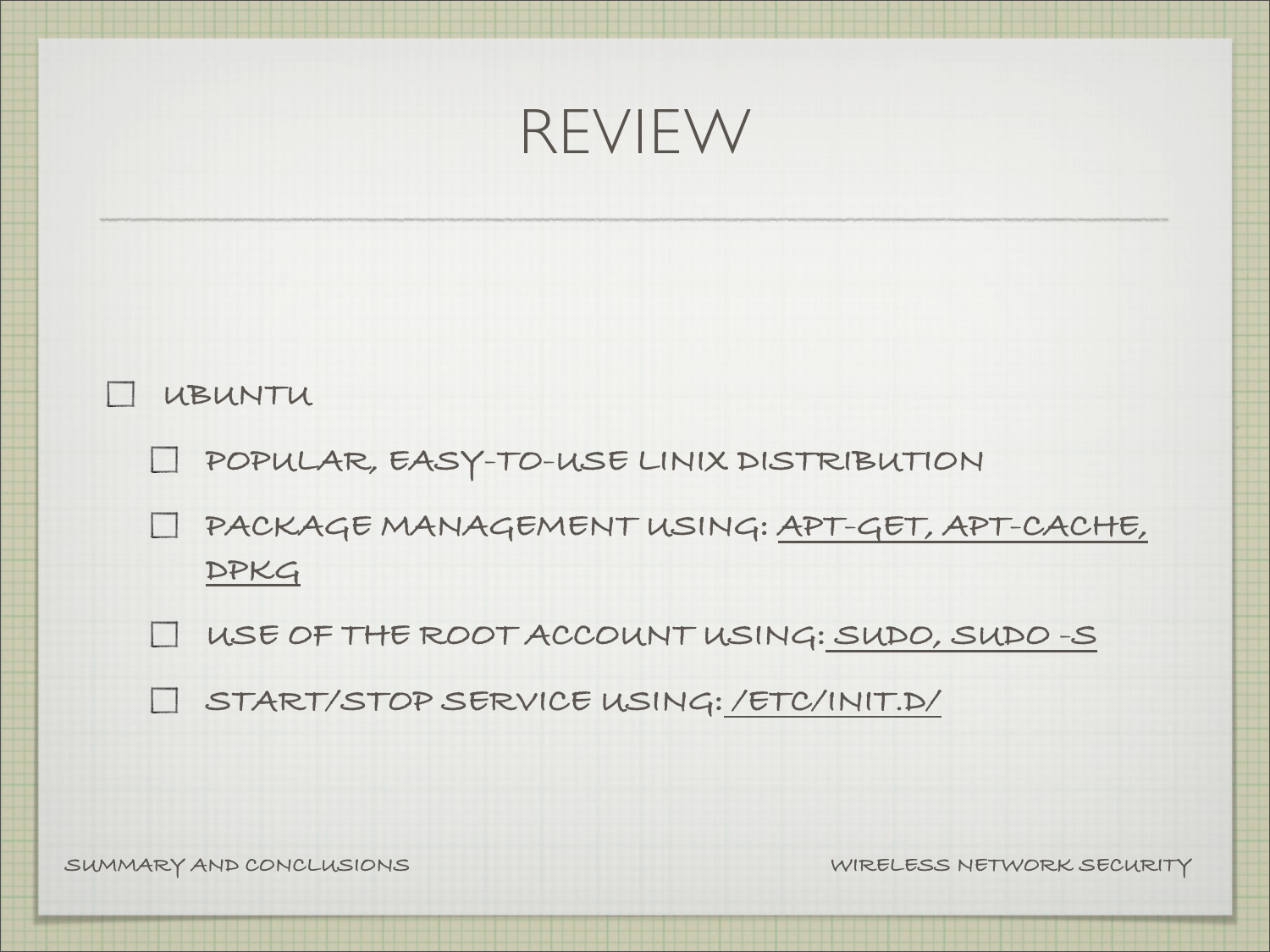| REVIEW                                                                          |  |
|---------------------------------------------------------------------------------|--|
|                                                                                 |  |
| I INFORMATION SECURITY CONCEPTS                                                 |  |
| I INFORMATION SECURITY RESOURCES<br>NETWORK SECURITY                            |  |
| NETWORK ACCESS CONTROL<br>$\begin{array}{c} \boxed{1} \\ \boxed{1} \end{array}$ |  |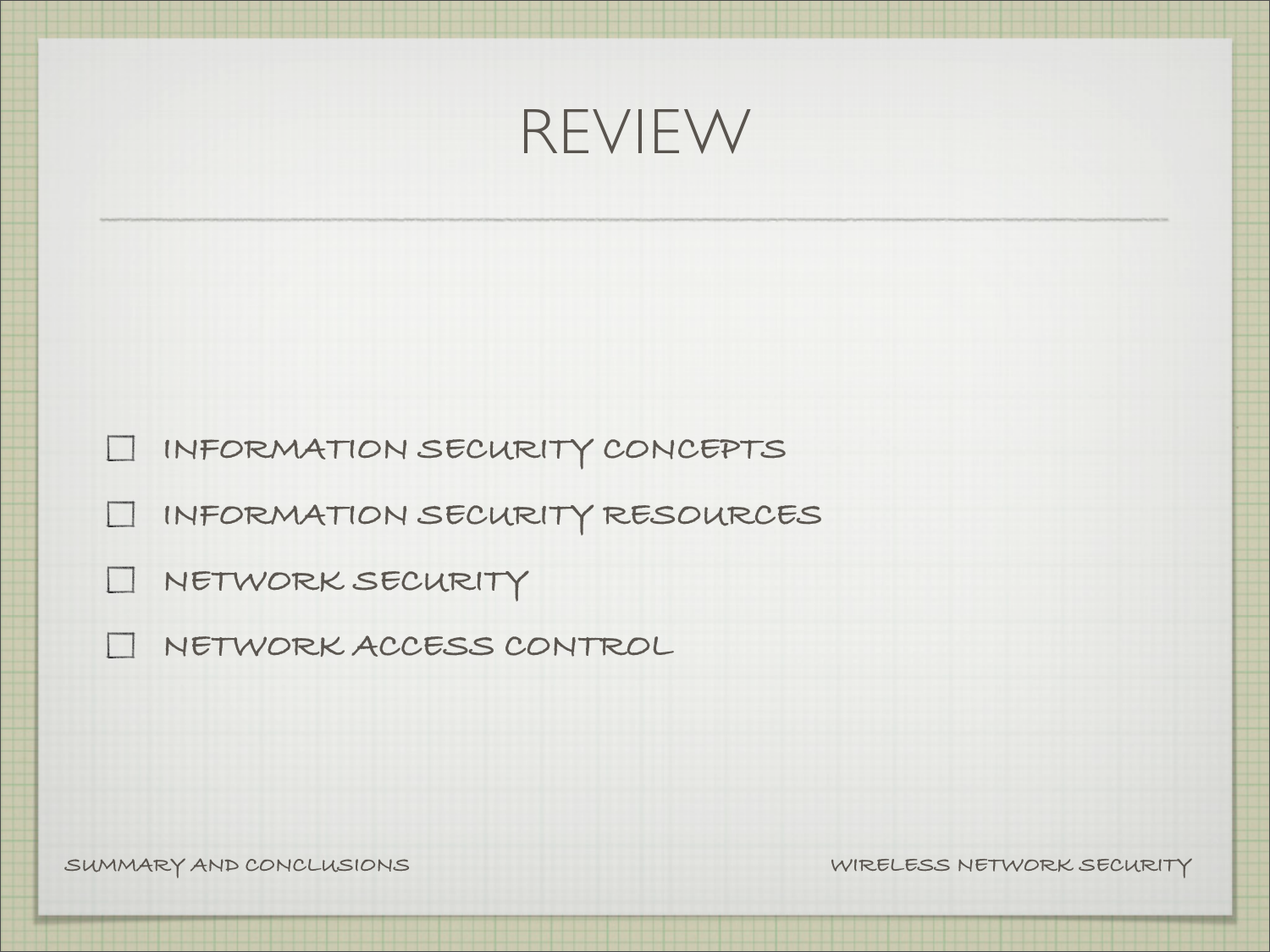

**NETWORK ACCESS CONTROL**

**NAC SYSTEMS ARE STARTING TO APPEAR THAT BUILD COMPLEX ACCESS CONTROL MECHANISMS**

**SIMPLER ACCESS CONTROL MECHANISMS ARE POSSIBLE**

**PROXIES, SSL VPNS, AND IPSEC VPNS ARE A SIMPLE SOLUTION TO THIS PROBLEM IN SOME CASES**

**CAPTIVE PORTALS (AUTHENTICATION GATEWAYS) PROVIDE MOST OF THE BENEFITS OF NAC, WITHOUT THE HIGH COSTS AND COMPLEXITY**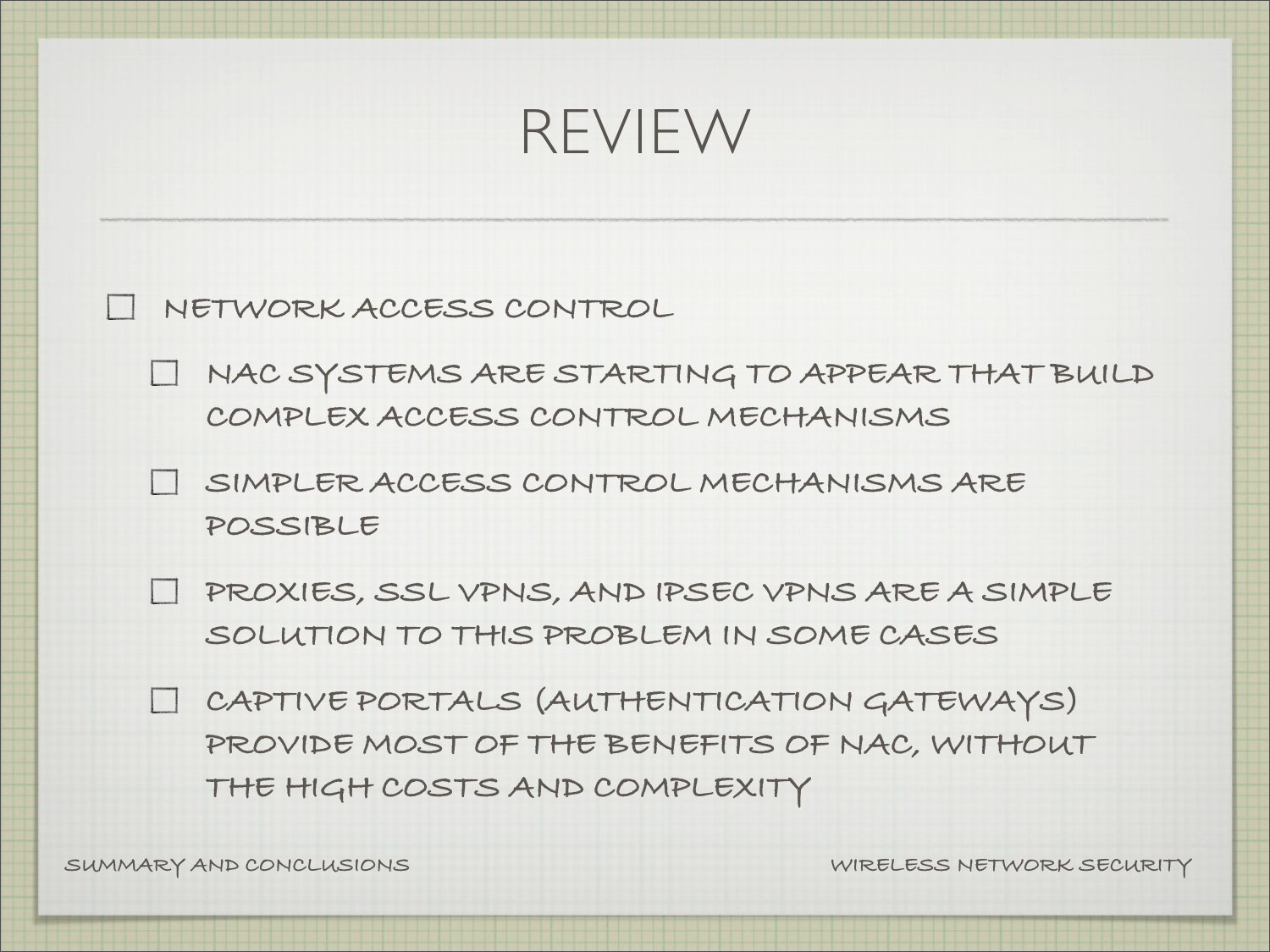## REVIEW **NETWORK ATTACKS ATTACK RESOURCES: CONFERENCES, WEBSITES, MAGAZINES ATTACK TYPES DENIAL OF SERVICE ARP SPOOFING MAN-IN-THE-MIDDLE PHISHING ATTACKS ATTACK TOOLS: DSNIFF, ETTERCAP, AIRCRACK, AIREPLAY**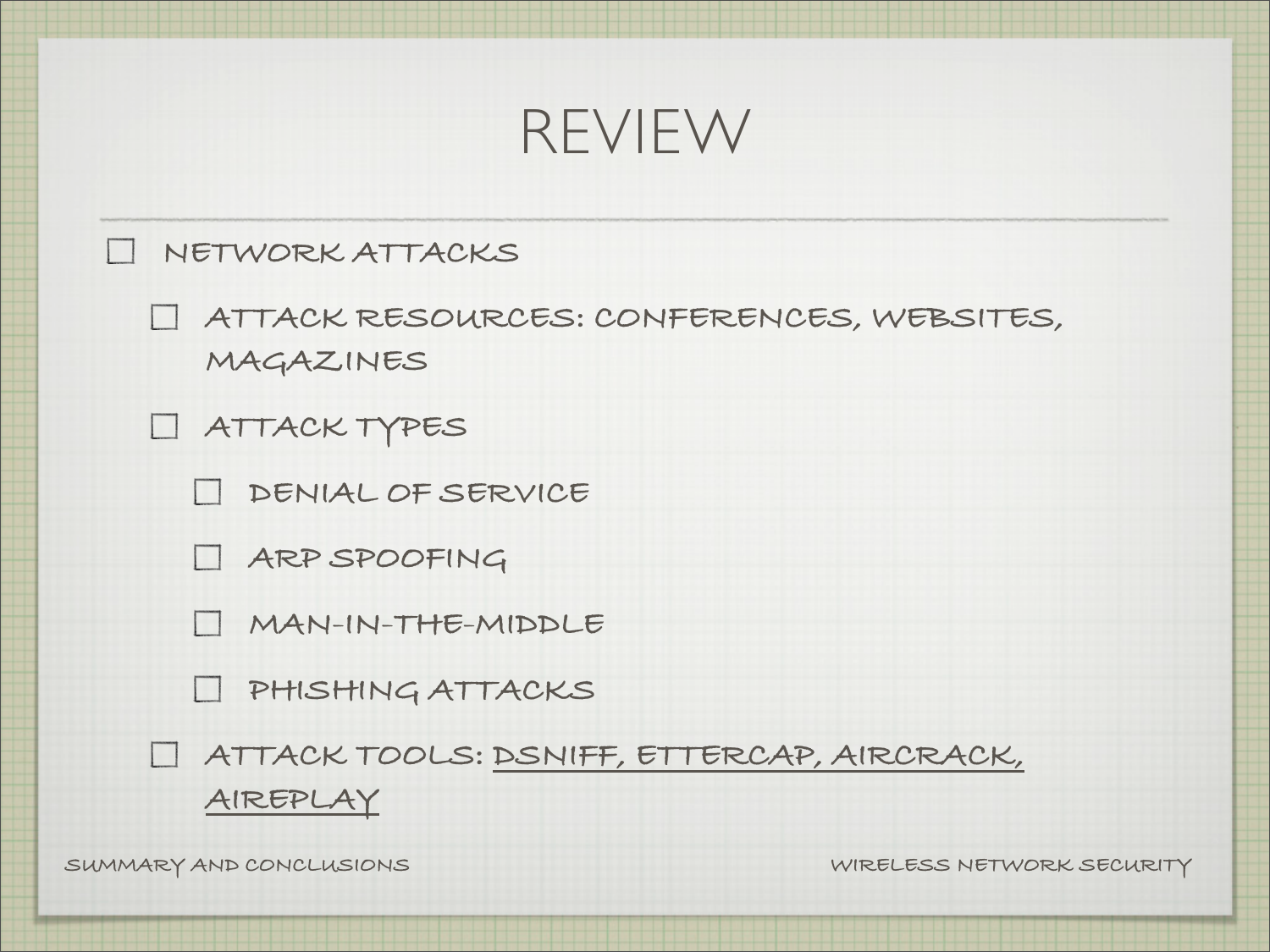| REVIEW                                                                                       |  |
|----------------------------------------------------------------------------------------------|--|
|                                                                                              |  |
| NMAP, NESSUS, AND SNORT<br>I VULNERABILITY ANALYSIS CONCEPTS<br>INTRUSION DETECTION CONCEPTS |  |
| THE USE OF OPEN-SOURCE TOOLS                                                                 |  |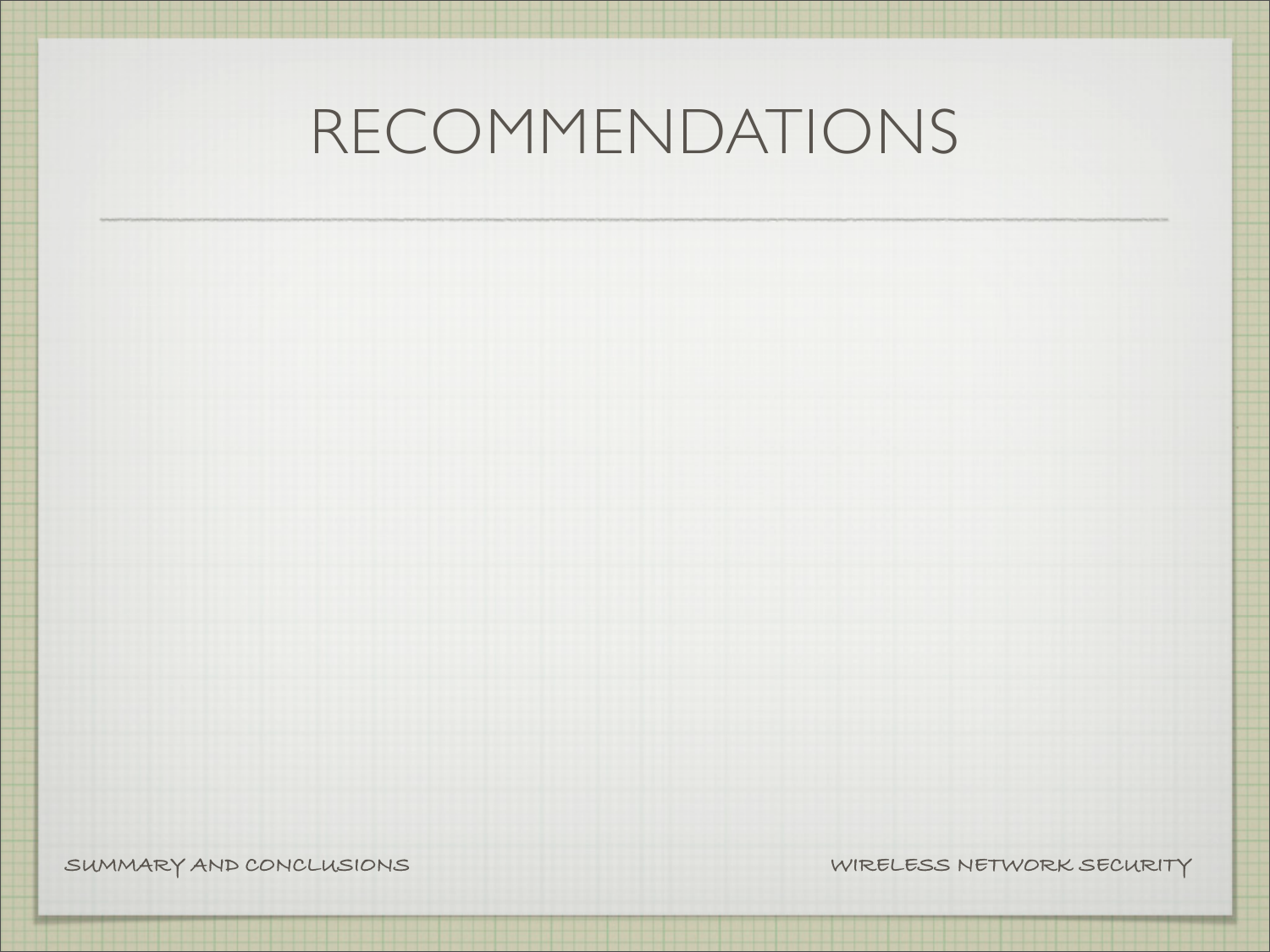**MONITOR YOUR NETWORK**

**MANAGE YOUR ACCESS POINTS**

**GRAPH NETWORK STATISTICS**

**DEPLOY A FLOWTOOLS OR MONITORING STATION**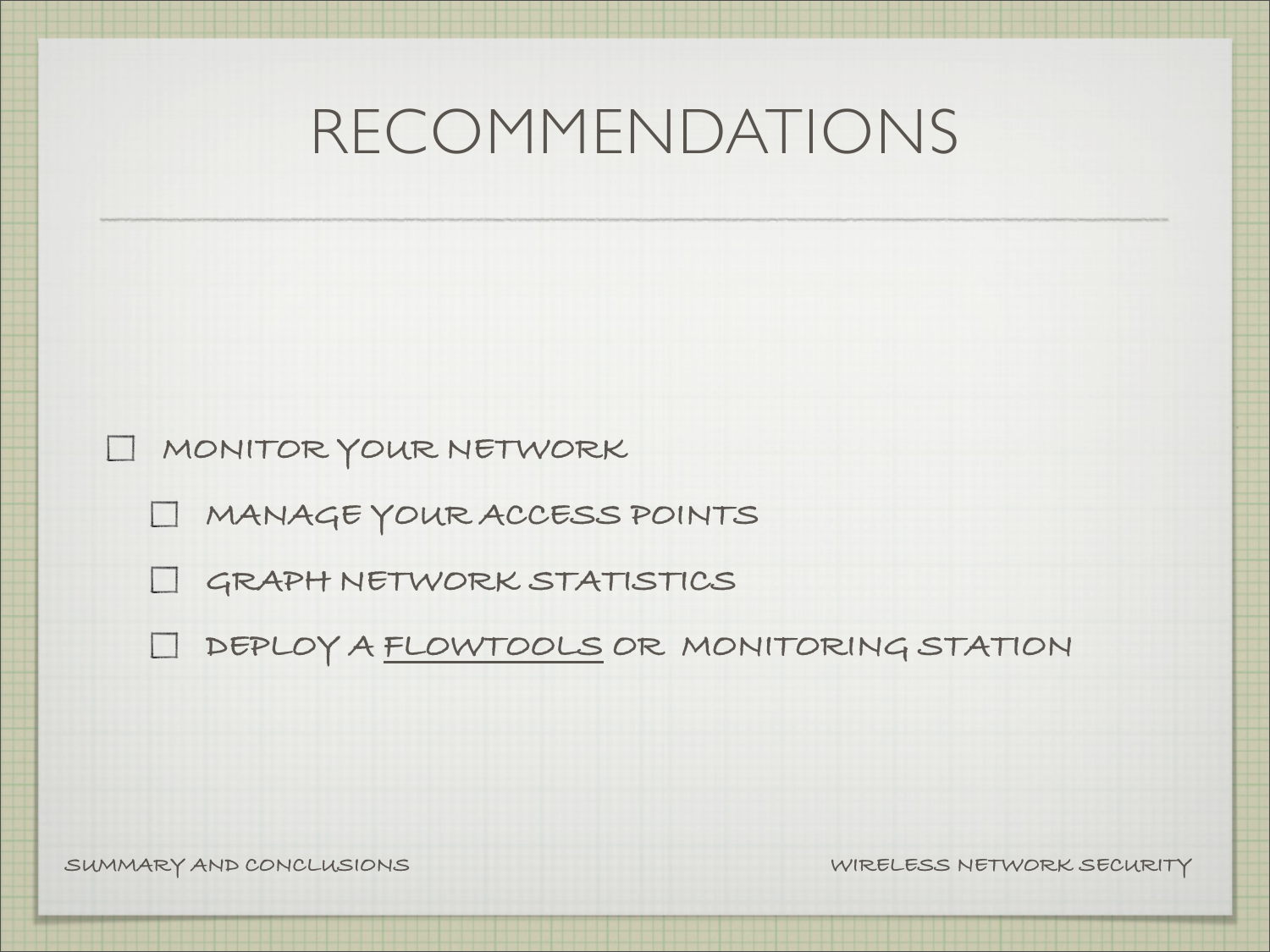**APPLY ACCESS CONTROLS WHERE NECESSARY**

**CAPTIVE PORTALS WORK WELL TO SECURE OPEN WIRELESS NETWORKS**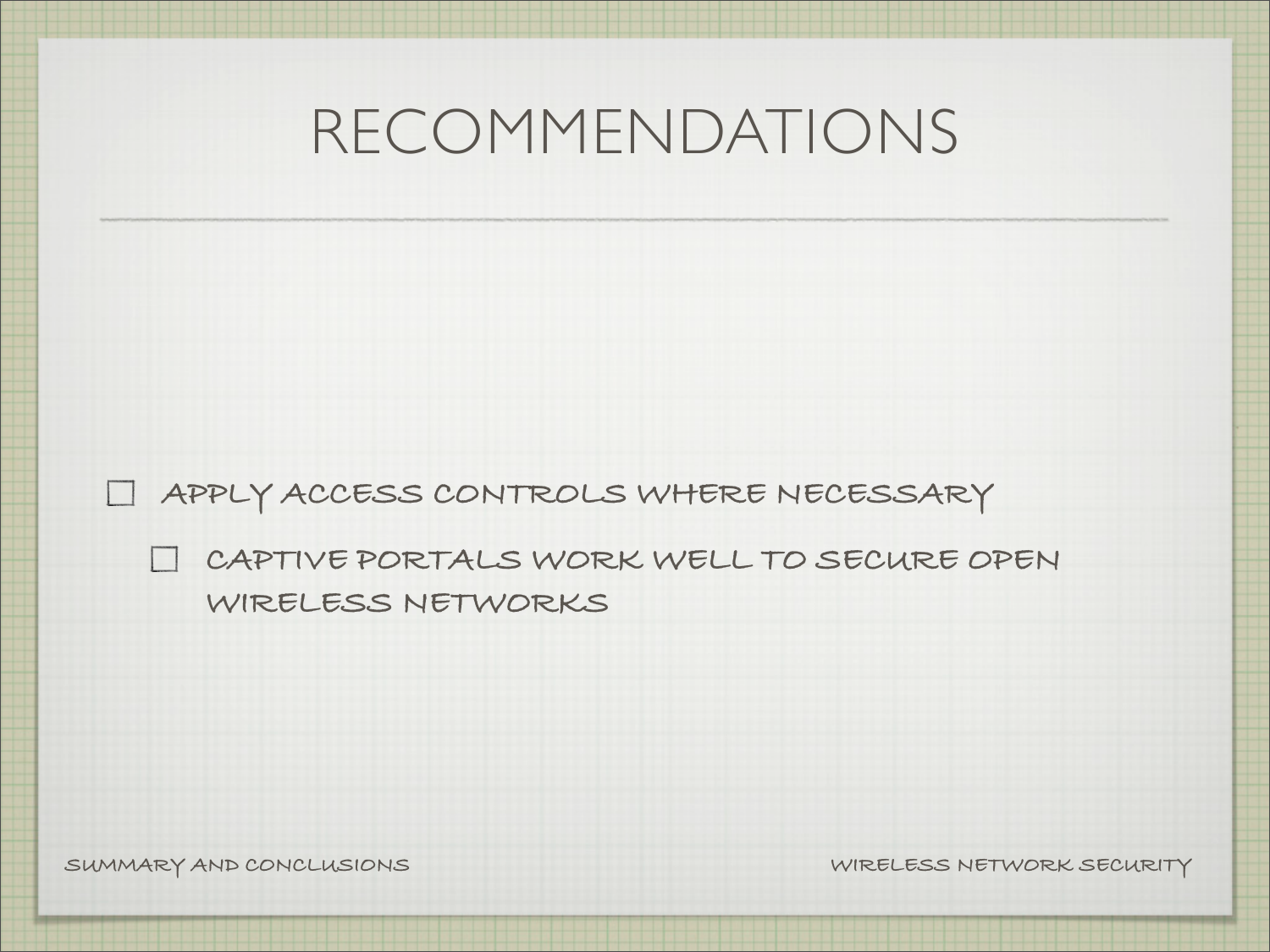**MONITOR YOUR WIRELESS ENVIRONMENT**

**LOOK FOR ROGUE ACCESS POINTS WITH NETSTUMBLER**

**WATCH OUT FOR ROGUE DHCP SERVERS**

**ADDRESS ROGUE AP ISSUES QUICKLY**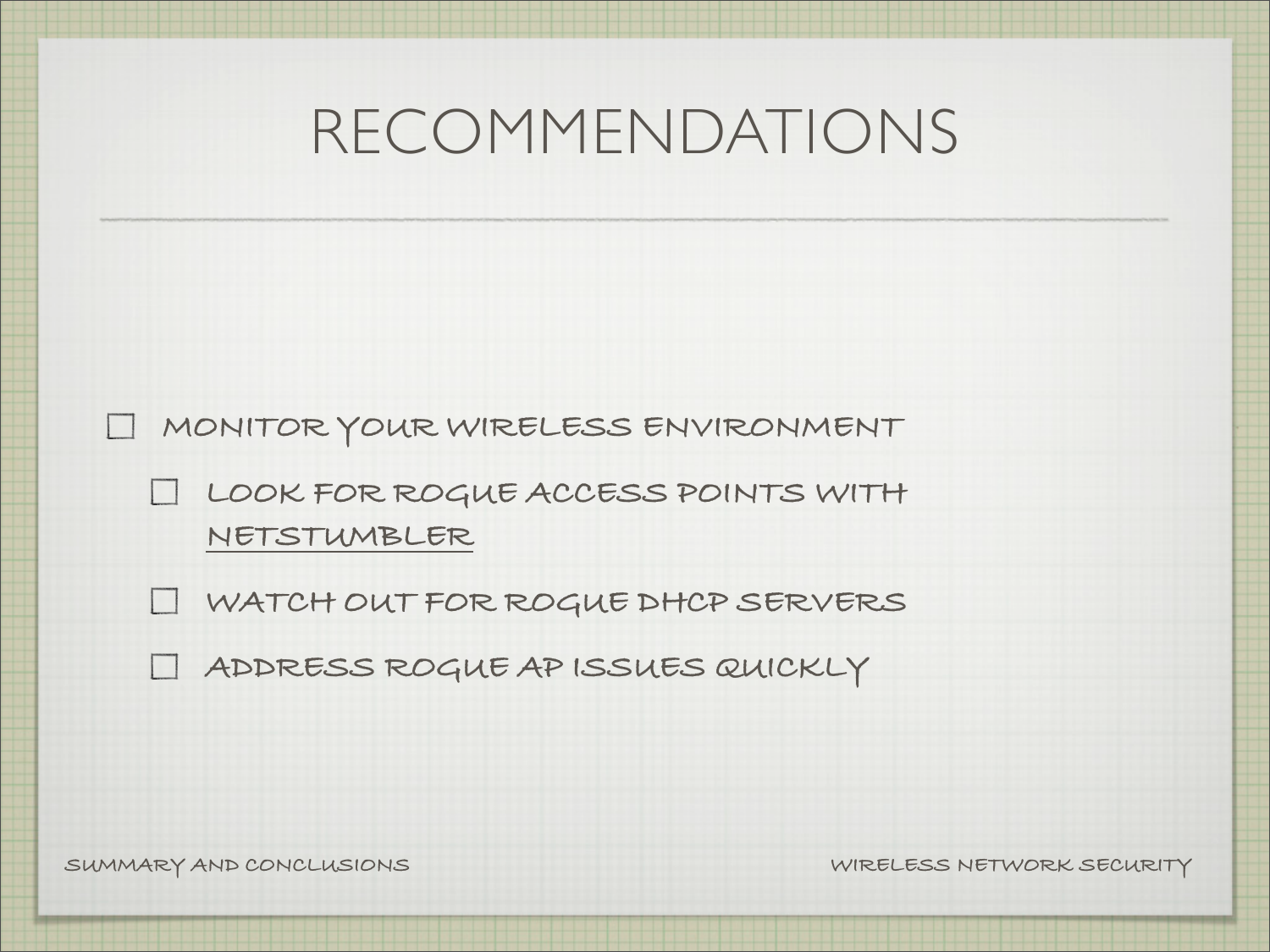| LI ENCRYPTION                                  |
|------------------------------------------------|
| L USE ENCRYPTION WHERE IT MAKES SENSE          |
| LUSE WPA2 OR SIMILAR SOLUTIONS                 |
| LI USE SSL-VPN AND IPSEC VPNS, AND SSH         |
| I USE END-TO-END ENCRYPTION, AND PAY ATTENTION |
| TO DATA SECURITY: PGP, AND OTHER TOOLS         |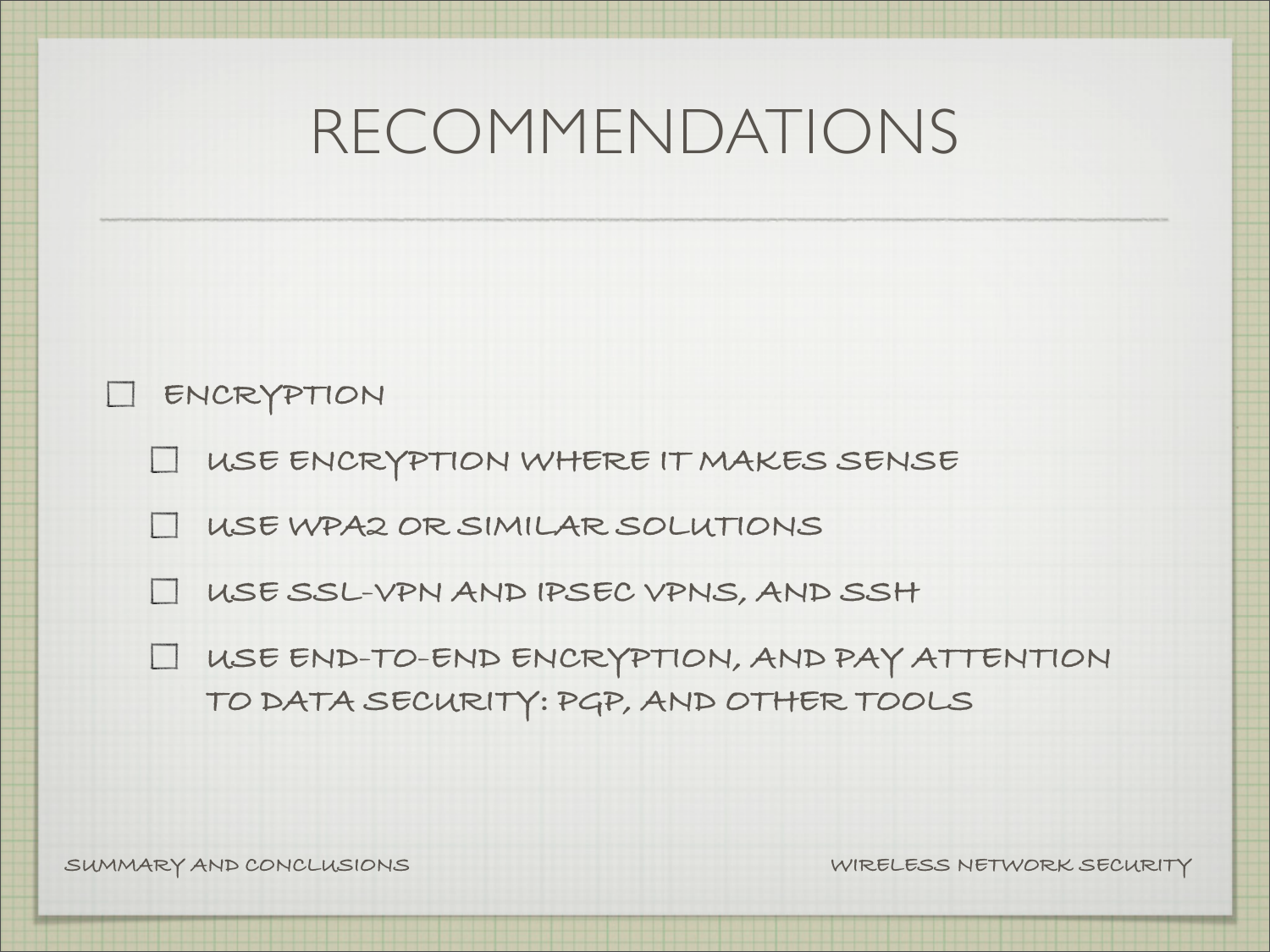

**USE VLANS TO SEGMENT SUBNETS**

**ENABLE "ARP INSPECTION" OR "PORT-SECURITY" ON CHALLENGING SUBNETS**

**ENABLE "DHCP SNOOPING" TO LIMIT THE DAMAGE FROM ROGUE DHCP SYSTEMS**

**STATIC ARP ON SOME CRITICAL DEVICES**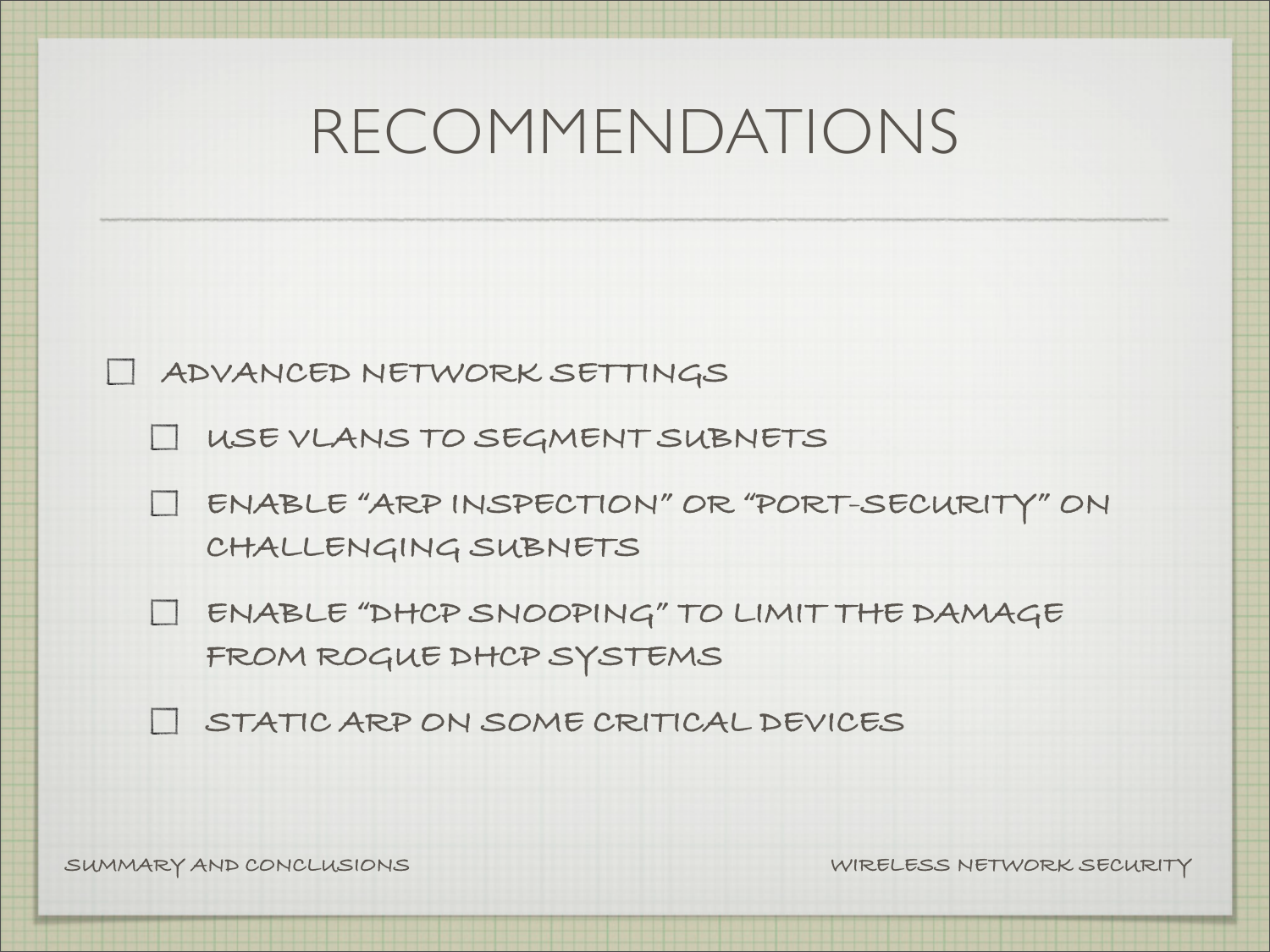**VULNERABILITY SCANNING**

**PERORM REGULAR SCANS OF YOUR NETWORK**

**APPLY PATCHES**

**SUPPORT ANTI-VIRUS FIREWALL SOFTWARE**

**USE IDS TO DETECT RECENT KNOWN ATTACKS**

**EDUCATE YOUR USERS**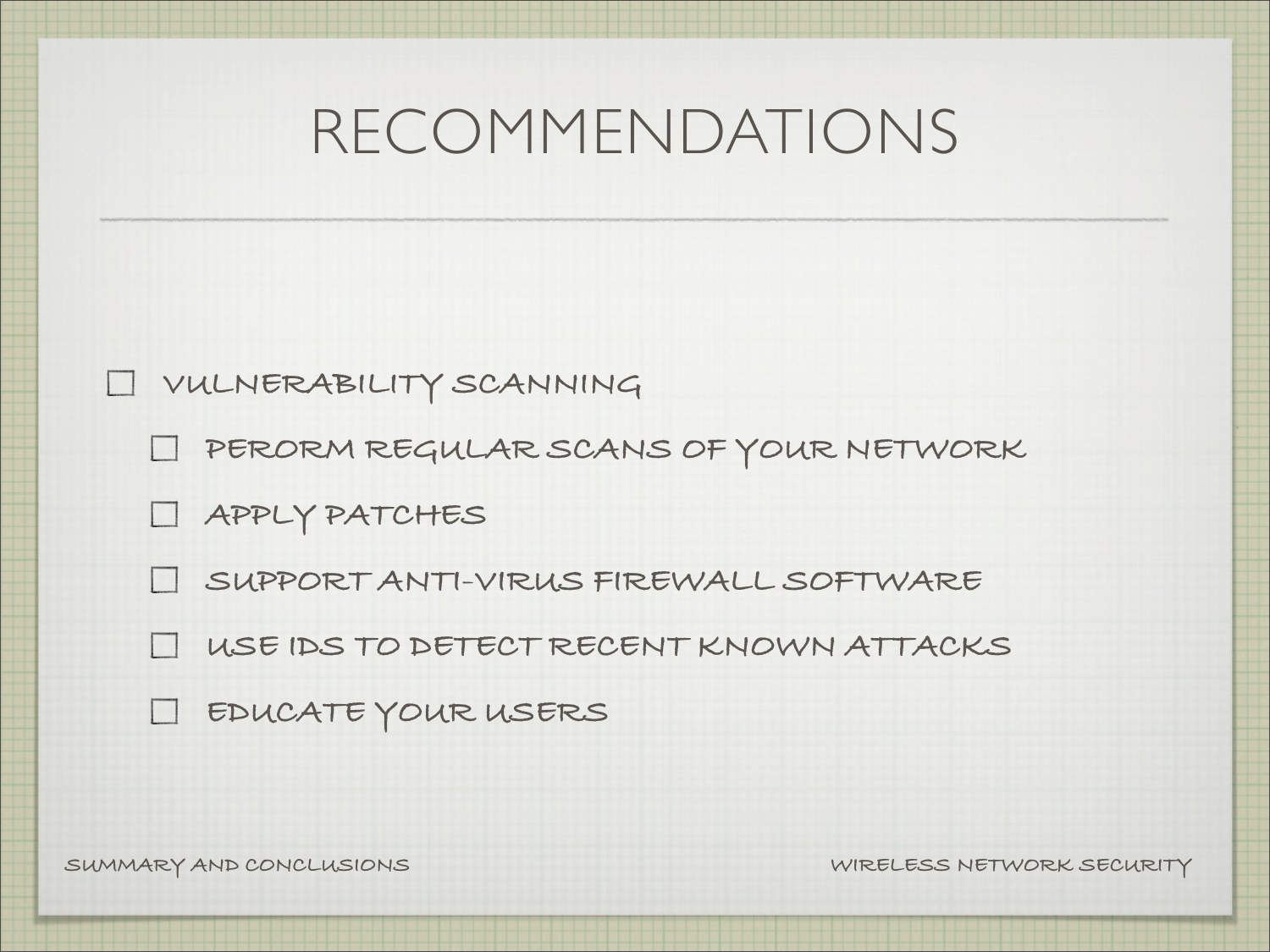#### COMMENTS

- **FEEDBACK IS WELCOME**
- **MORE LAB TIME?**
- **MORE TIME ON SITE PLANNING AND DEPLOYMENT LABS?**
- **MORE TIME ON MESH NETWORKING?**
- **OTHER TYPES OF WIRELESS TECHNOLOGY?**
- **MORE TIME ON DEMONSTRATING CAPTIVE PORTALS?**